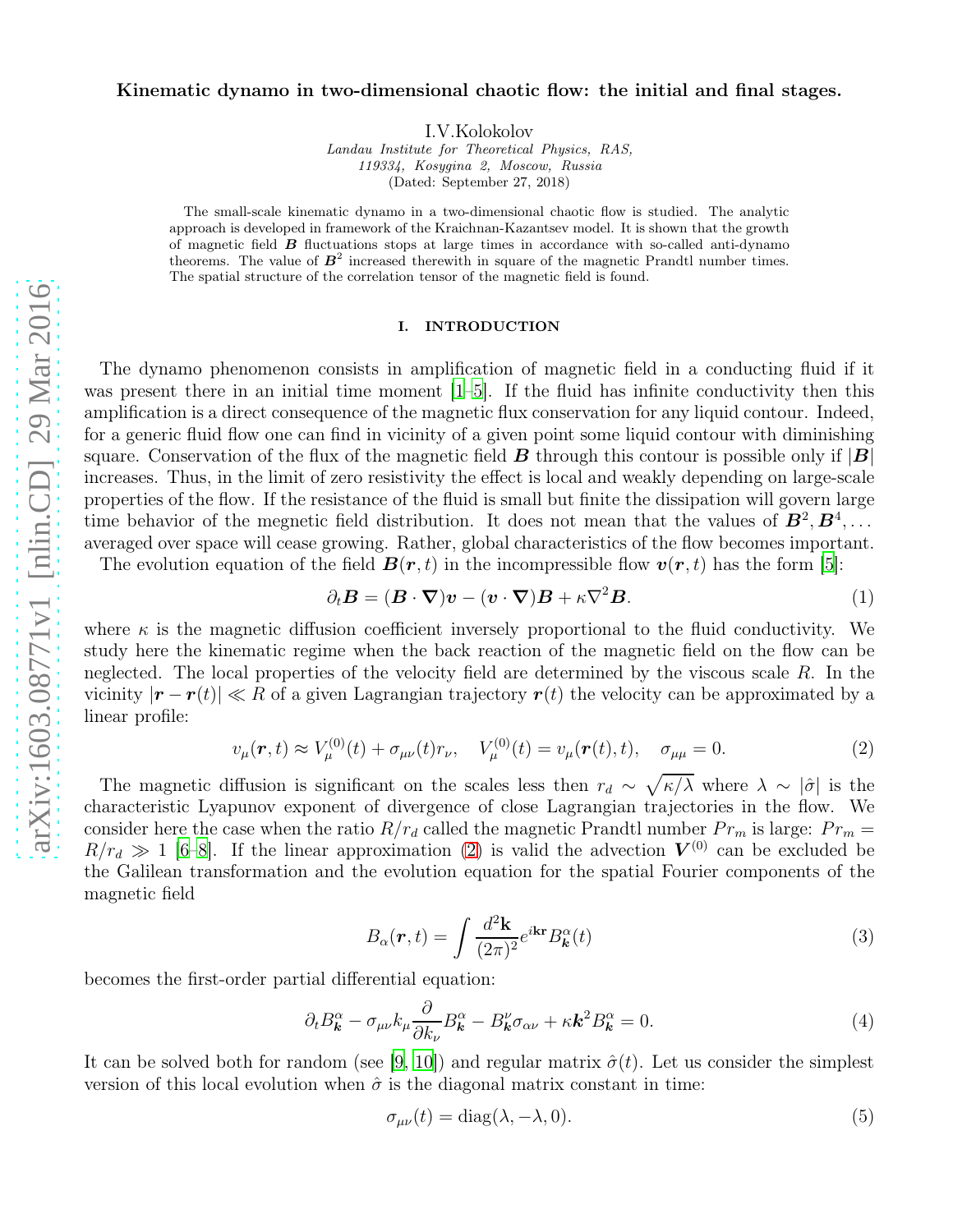As an illustrative example let us take the Gaussian profile for the initial field distribution:

<span id="page-1-0"></span>
$$
\boldsymbol{B}(\boldsymbol{r},t=0)=\mathrm{curl}\boldsymbol{A},\quad \boldsymbol{A}=\boldsymbol{a}\exp\left(-\frac{\boldsymbol{r}^2}{4L^2}\right),\boldsymbol{a}=(0,a,0). \tag{6}
$$

The solution of the initial data problem in the dissipative regime  $r_d e^{\lambda t} \gg L$  has the form:

$$
B_1 \approx \frac{ar_3}{2Lr_d \left(1 + \kappa t / L^2\right)^{3/2}} \exp\left\{-\frac{r_3^2}{4(L^2 + \kappa t)} - \frac{r_2^2}{4r_d^2} - \frac{r_1^2}{4L^2}e^{-2\lambda t}\right\},\tag{7}
$$

$$
B_3 \approx -r_1 \frac{ae^{-2\lambda t}}{2Lr_d \left(1 + \kappa t / L^2\right)^{1/2}} \exp\left\{-\frac{r_3^2}{4(L^2 + \kappa t)} - \frac{r_2^2}{4r_d^2} - \frac{r_1^2}{4L^2}e^{-2\lambda t}\right\}.
$$
 (8)

For the localized blob [\(6\)](#page-1-0) the exponential growth of the field amplitude stops at dissipative times. However, the exponential decay of the component  $B_3$  does not prevent  $B_1$  from being (quasi) frozen despite the solenoidality:  $\partial_1 B_1 + \partial_3 B_3 = 0$ . That is, the field component along the stretching direction is flattened out by the flow slowly changing its amplitude. Let us take now the field blobs randomly distributed over space to be the initial data for the Eq. [\(4\)](#page-0-1):

$$
\boldsymbol{B}(\boldsymbol{r},0)=\operatorname{curl}\left[\sum_{\boldsymbol{n}}\boldsymbol{a}_{\boldsymbol{n}}\exp\left(-\frac{(\boldsymbol{r}-\boldsymbol{R}_{\boldsymbol{n}})^{2}}{4L}\right)\right],\quad\boldsymbol{a}_{\boldsymbol{n}}=(0,a_{\boldsymbol{n}},0),\boldsymbol{n}=(n_{1},n_{2},n_{3}).\tag{9}
$$

The amplitude  $B_1(\mathbf{r}, t)$  at a given time moment  $t \gg \lambda^{-1} \ln(L/r_d)$  can be represented as a sum of exponentially large number of addends:

<span id="page-1-1"></span>
$$
B_1 \propto \sum_{-M}^{M} a_{(0,m,0)}, \qquad M \sim r_d e^{\lambda t} / L. \tag{10}
$$

If  $a_{(0,m,0)}$  are uncorrelated random numbers then we arrive to the estimation  $B_1 \propto e^{\lambda t/2}$ . The exponential growth of the magnetic field fluctuations continues due to aggregation of the initial blobs in the contracting direction of the flow. The magnetic diffusion homogenizes the field on the scales  $\sim r_d$ . For random matrix  $\hat{\sigma}(t)$  the Lyapunov exponent  $\lambda$  is a fluctuating quantity. The moments of the field **B** can be evaluated with the same estimation  $|\mathbf{B}| \propto e^{\lambda t/2}$  averaged over the statistics of  $\lambda$ :  $\langle \mathbf{B}^{2n}(t) \rangle \propto \langle \exp(n\lambda t) \rangle$ . The resulting statistics of the magnetic field is intermittent because of the inequality  $\langle \exp(n\lambda t) \rangle \gg \exp(n\langle \lambda \rangle t)$  for  $\lambda t \gg 1$  [\[9](#page-6-4)[–11](#page-6-6)].

The key feature of the example providing the field enhancement is the absence of (anti) correlations between field amplitudes in different blobs delivered by the flow along the contracting direction to the observation point. But for a finite correlation length R of the velocity field this property may cease to hold for large enough  $\lambda t$ . Indeed, in the course of evolution the magnetic lines of force form narrow strip-like clusters with the widths  $\sim r_d$  and exponentially growing lengths. The field **B** is strongly correlated along such strips due to the flattening out effect mentioned above. The correlation length  $R$  of the velocity field turns out to be the characteristic curvature radius of these strips. As a result the magnetic field becomes correlated along random curves in the plane or in the space. Hence, several parts of the same strip fall within the contracting domain of the flow. The anticorrelation arising in this way with certain probability can either modify the growth of the field moments or stop it at all. We show here that the latter possibility realises in two-dimensional random flow. One can note some similarity of the phenomenon with weak localization [\[12](#page-6-7)].

In the present paper we study the dynamo in two-dimensional chaotic flow. Such liquid motion can be realized directly [\[13](#page-6-8)] and this description can be also be applied strongly rotating hydrodynamical systems  $[14, 15]$  $[14, 15]$  $[14, 15]$ . The velocity field is supposed to have the finite correlation length R. This formulation of the problem is the subject of so-called " antidynamo theorems " going back to Zeldovich's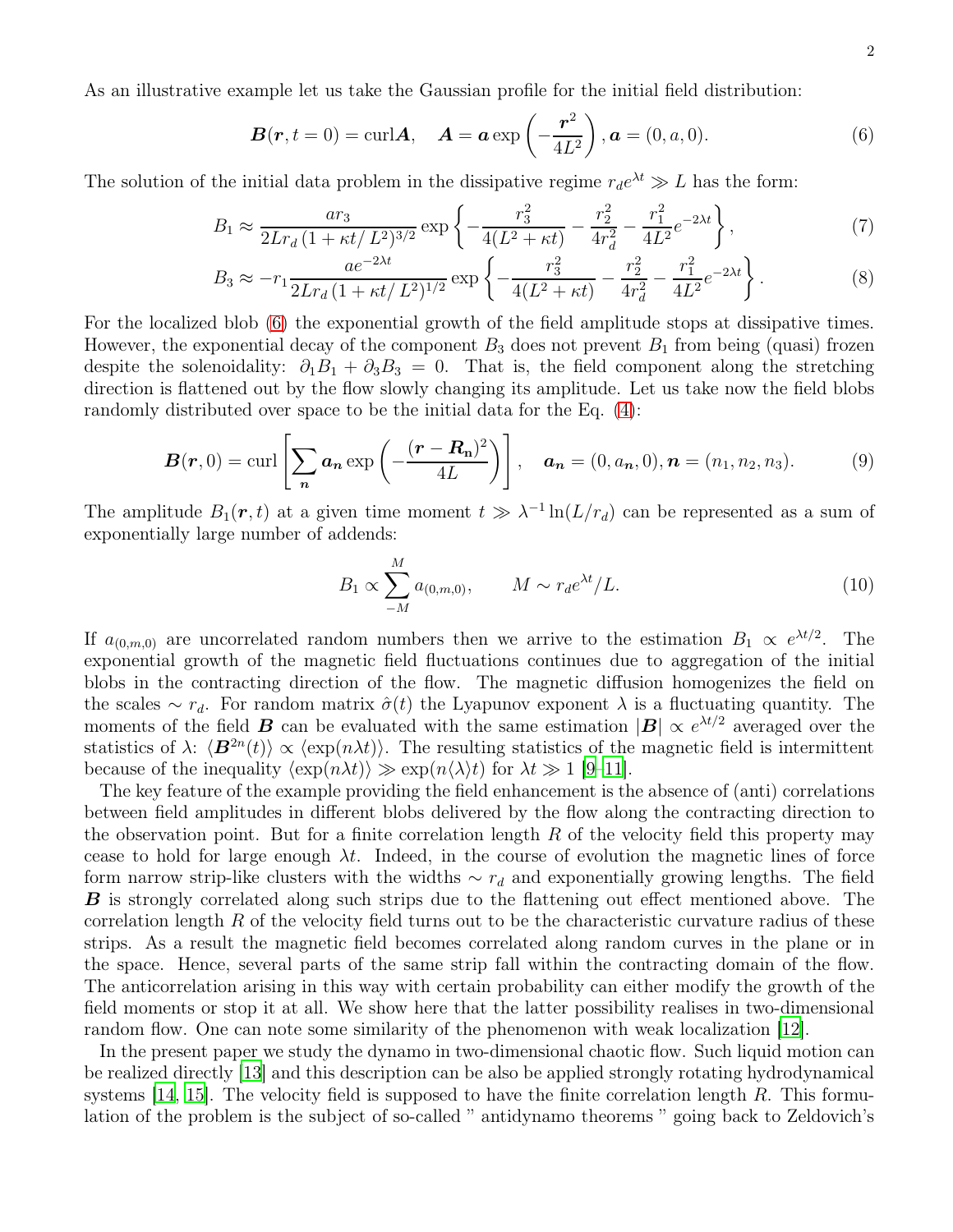works [\[16,](#page-6-11) [17\]](#page-6-12), see also the recent review [\[18\]](#page-6-13). In the papers it is noted correctly that the transverse component  $B_3$  of the magnetic field behaves like a decaying passive scalar field. The remaining two components should decay in the same manner according to  $[16, 17]$  $[16, 17]$ . The simple example  $(5)-(10)$  $(5)-(10)$ demonstrates the fallacy of this argumentation. On the other hand, there are rigorous assertions [\[19,](#page-6-14) [20](#page-6-15)] claiming the absence of unlimited growth of the magnetic field in this geometry. These theorems relay to flows on compact manifolds what seems to be tantamount to the finite correlation length of the randon velocity field. The possibility of an initial growth of the field is pointed out in mentioned papers, although the appropriate estimations of times and amplitudes are absent.

It is shown in the present paper that for  $\lambda t \gg \ln R/r_d$  the field moments stop to grow in accordance with anti-dynamo statements. However, the value of  $\langle B^2 \rangle$  increases in the course of evolution in  $\sim (R/r_d)^2$  times. This factor can reach the order of magnitude of  $\sim 10^{28}$  [\[6\]](#page-6-2) and it can switch on non-linear effects [\[21\]](#page-6-16).

## II. THE KRAICHNAN-KAZANTSEV MODEL IN TWO DIMENSIONS.

The analytic description of the phenomenon is developed here for the Kraichnan-Kazantsev model [\[22,](#page-6-17) [23](#page-6-18)] where the velocity  $v(r, t)$  statistics is supposed to be Gaussian with zero mean value and the pair correlator of the form:

$$
\langle v_{\mu}(\boldsymbol{r},t)v_{\nu}(\boldsymbol{r}',t')\rangle = \delta(t-t')\mathcal{C}_{\mu\nu}(\boldsymbol{r}-\boldsymbol{r}'). \tag{11}
$$

We consider the initial magnetic fiel to be randomly distributed over the space. The evolution equation for the correlation tensor  $F_{\alpha\beta}(\mathbf{r},t) = \langle B_{\alpha}(\mathbf{r}',t)B_{\beta}(\mathbf{r}'+\mathbf{r},t) \rangle$  follows directly from the equation of motion [\(1\)](#page-0-3):

<span id="page-2-0"></span>
$$
\partial_t F_{\alpha\beta} = \left[ \mathcal{C}_{\mu\nu}(0) - \mathcal{C}_{\mu\nu}(r) \right] \partial_\mu \partial_\nu F_{\alpha\beta} + \partial_\mu \mathcal{C}_{\nu\beta}(r) \partial_\nu F_{\alpha\mu} + \partial_\mu \mathcal{C}_{\nu\alpha}(r) \partial_\nu F_{\mu\beta} - F_{\mu\nu} \partial_\mu \partial_\nu \mathcal{C}_{\alpha\beta}(r) + 2\kappa \Delta F_{\alpha\beta}.
$$
\n(12)

The magnetic field has all three components depending on the third coordinate  $r_3$  as well. On the other hand, the tensor  $\mathcal{C}_{\mu\nu}$  does not depend on  $r_3$  and the corresponding components of  $\mathcal{C}_{\mu\nu}$ are equal to zero:  $C_{\mu 3} = C_{3\nu} = 0$ . In this case there is a closed evolution equation for in-plane components  $F_{\alpha\beta}$ ,  $\alpha$ ,  $\beta = 1, 2$  which has the form [\(12\)](#page-2-0) where the indexes take the values 1 and 2. We deal below with this components only. The in-plane reduced correlation tensor has non-zero divergency:  $\partial_{\alpha}F_{\alpha\beta}\neq 0$ . The coordinate  $r_3$  is a parameter in the two-dimensional problem and it is not pointed out in the sequel explicitly.

We consider the statistics of the velocity field to be isotropic:

<span id="page-2-1"></span>
$$
\mathcal{C}_{\mu\nu}(\boldsymbol{r}) = \delta_{\mu\nu}\mathcal{C}_1(r) + \frac{r_{\mu}r_{\nu}}{r^2}\mathcal{C}_2(r). \tag{13}
$$

The incompressibility of the flow leads to the following relation between  $C_1(r)$  and  $C_2(r)$ :

$$
\mathcal{C}'_1(r) = -\mathcal{C}'_2(r) - \frac{1}{r}\mathcal{C}_2(r), \quad \mathcal{C}_1(r) = V_0 R - \mathcal{C}_2(r) - \int_0^r \frac{dr'}{r'} \mathcal{C}_2(r'), \quad \mathcal{C}_2(0) = 0. \tag{14}
$$

The value  $V_0$  has the sense of the typical advection velocity and is defined by the condition  $C_1(r \to$  $\infty$ ) =  $\mathcal{C}_2(r \to \infty)$  = 0. The statistical isotropy of the magnetic field leads to the decomposition of the tensor  $F_{\alpha\beta}(\mathbf{r},t)$  similar to [\(13\)](#page-2-1):

$$
F_{\alpha\beta}(\boldsymbol{r},t) = \delta_{\alpha\beta} \mathcal{S}(r,t) + \frac{r_{\alpha}r_{\beta}}{r^2} \mathcal{Y}(r,t).
$$
\n(15)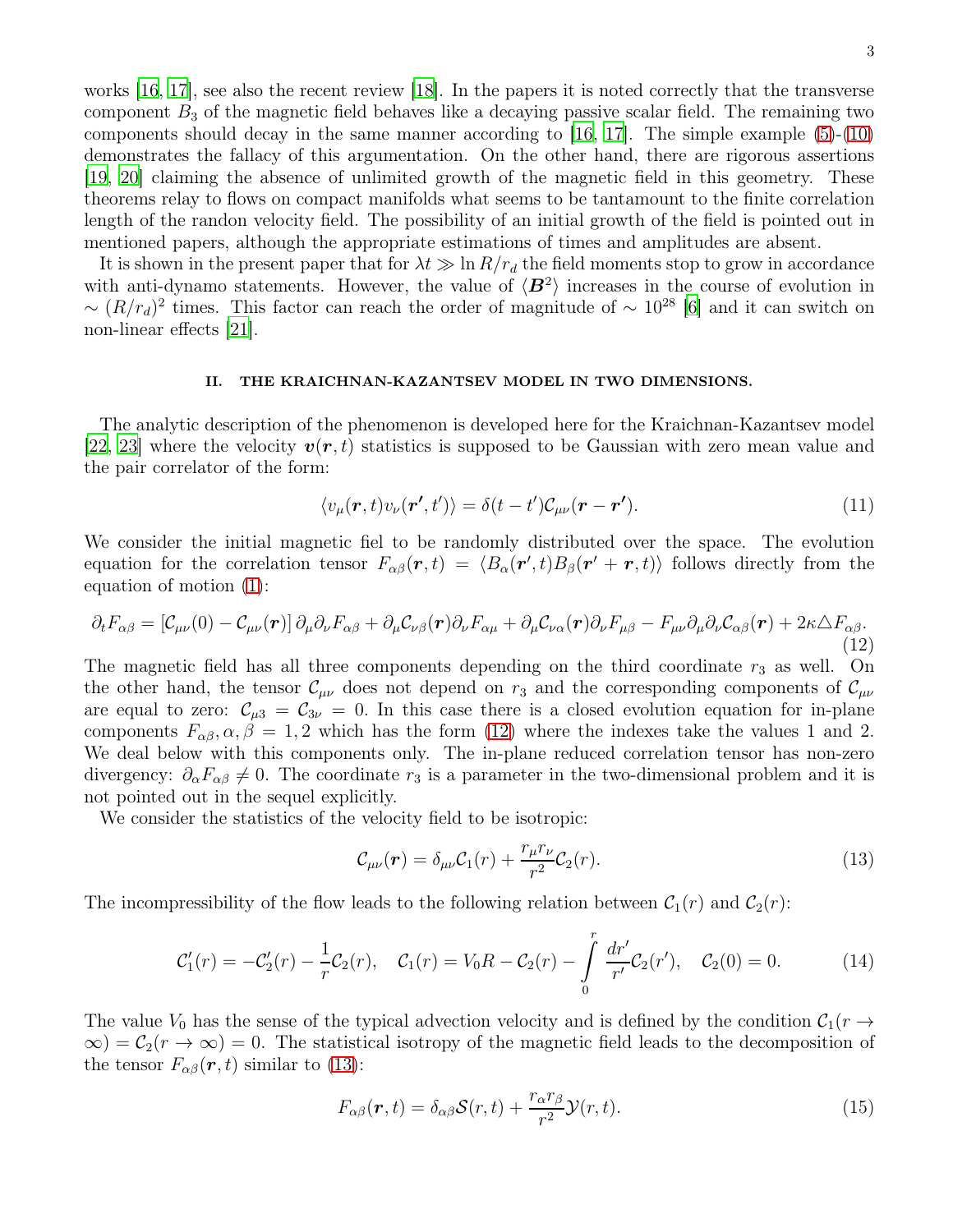One can check that the evolution of the function

<span id="page-3-5"></span>
$$
\Phi(r,t) = (1+r\partial_r)\mathcal{Y}(r,t) + r\partial_r \mathcal{S}(r,t), \quad \partial_\alpha F_{\alpha\beta} = \frac{r_\alpha}{r^2} \Phi(r,t), \tag{16}
$$

decouples:

$$
\partial_t \Phi = \left[ \mathcal{C}_1(0) - \mathcal{C}_1(r) - \mathcal{C}_2(r) \right] \left( \partial_r^2 \Phi - \frac{1}{r} \partial_r \Phi \right) + r_d^2 \left( \partial_r^2 \Phi - r^{-1} \partial_r \Phi \right). \tag{17}
$$

When such is the case the growth of the magnetic field is determined by the dynamics at the scales  $r \ll R$  where one can use the expansion:

<span id="page-3-0"></span>
$$
\langle v_{\mu}(\boldsymbol{r},t)v_{\nu}(\boldsymbol{0},t')\rangle \approx \left[V_0 R\delta_{\mu\nu} - \lambda \left(3r^2\delta_{\mu\nu} - 2r_{\mu}r_{\nu}\right)\right]\delta(t-t'). \tag{18}
$$

The Lyapunov exponent  $\lambda$  can be expressed as  $\lambda = V_0/R$ . If [\(18\)](#page-3-0) works the equations for the functions  $\Phi(r, t)$  and  $Y(r, t)$  have the form:

<span id="page-3-1"></span>
$$
\lambda^{-1}\partial_t \Phi = \hat{\mathcal{L}}_{\Phi}\Phi, \quad \hat{\mathcal{L}}_{\Phi} = r^2 \partial_r^2 - r \partial_r + r_d^2 \left(\partial_r^2 - r^{-1} \partial_r\right), \tag{19}
$$

<span id="page-3-3"></span>
$$
\lambda^{-1}\partial_t \mathcal{Y} = \hat{\mathcal{L}}_{\mathcal{Y}}\mathcal{Y} - 8\Phi, \quad \hat{\mathcal{L}}_{\mathcal{Y}} = r^2 \partial_r^2 + 7r \partial_r + 8 + r_d^2 \left(\partial_r^2 + r^{-1} \partial_r - 4r^{-2}\right). \tag{20}
$$

The dissipative scale  $r_d = \sqrt{2\kappa/\lambda}$  is considered to be smallest in the problem. At largest distances  $r \gg R$  the correlation tensor obey the diffusion equation:

<span id="page-3-4"></span>
$$
\partial_t F_{\alpha\beta} = \eta \Delta F_{\alpha\beta}, \quad \eta = \lambda R^2. \tag{21}
$$

We intend to find leading asymptotics of the functions  $\Phi(r, t)$ ,  $\mathcal{S}(r, t)$  and  $\mathcal{Y}(r, t)$  at  $\lambda t \gg 1$  and  $r \gg r_d$  up to numerical factors. Notice that there is some variety in asymptotical regimes because of the existence of the large ratio  $R/r$  if  $r \ll R$ . We present derivation of  $\Phi(r, t)$  and  $\mathcal{Y}(r, t)$ ; the function  $S(r, t)$  can be restored easily.

To solve the evolution equations we use the Laplace transform:

$$
\mathcal{Y}_p(r) = \lambda \int_0^\infty dt \, e^{-p\lambda t} \mathcal{Y}(r, t), \tag{22}
$$

The function  $\Phi_p(r)$  defined analogously is equal to the convolution of the initial data  $\Phi^{(0)}(r)$  =  $\Phi(r, t = 0)$  with the Green function:

$$
\Phi_p(r) = \int_0^\infty dr' \, G_\Phi(p|r, r') \Phi^{(0)}(r'),\tag{23}
$$

The dissipative part in [\(12\)](#page-2-0), [\(19\)](#page-3-1) is inessential at  $r \gg r_d$  and the length  $r_d$  is used below as a lower cut-off in dr'-integration if it is required. For  $r \ge r', r' \ll R$  the Green function  $G_{\Phi}(p|r, r')$  has the form:

$$
G_{\Phi}(p|r,r') = \varphi_p(r) \frac{(r')^{-2+\sqrt{p+1}}}{2\sqrt{p+1}},
$$
\n(24)

where  $\varphi_p(r)$  at  $r \ll R$  is a linear superposition of power functions:

<span id="page-3-2"></span>
$$
\varphi_p(r) = r^{1 - \sqrt{p+1}} + b_p R^{-2\sqrt{p+1}} r^{1 + \sqrt{p+1}}, \quad r \ll R,
$$
\n(25)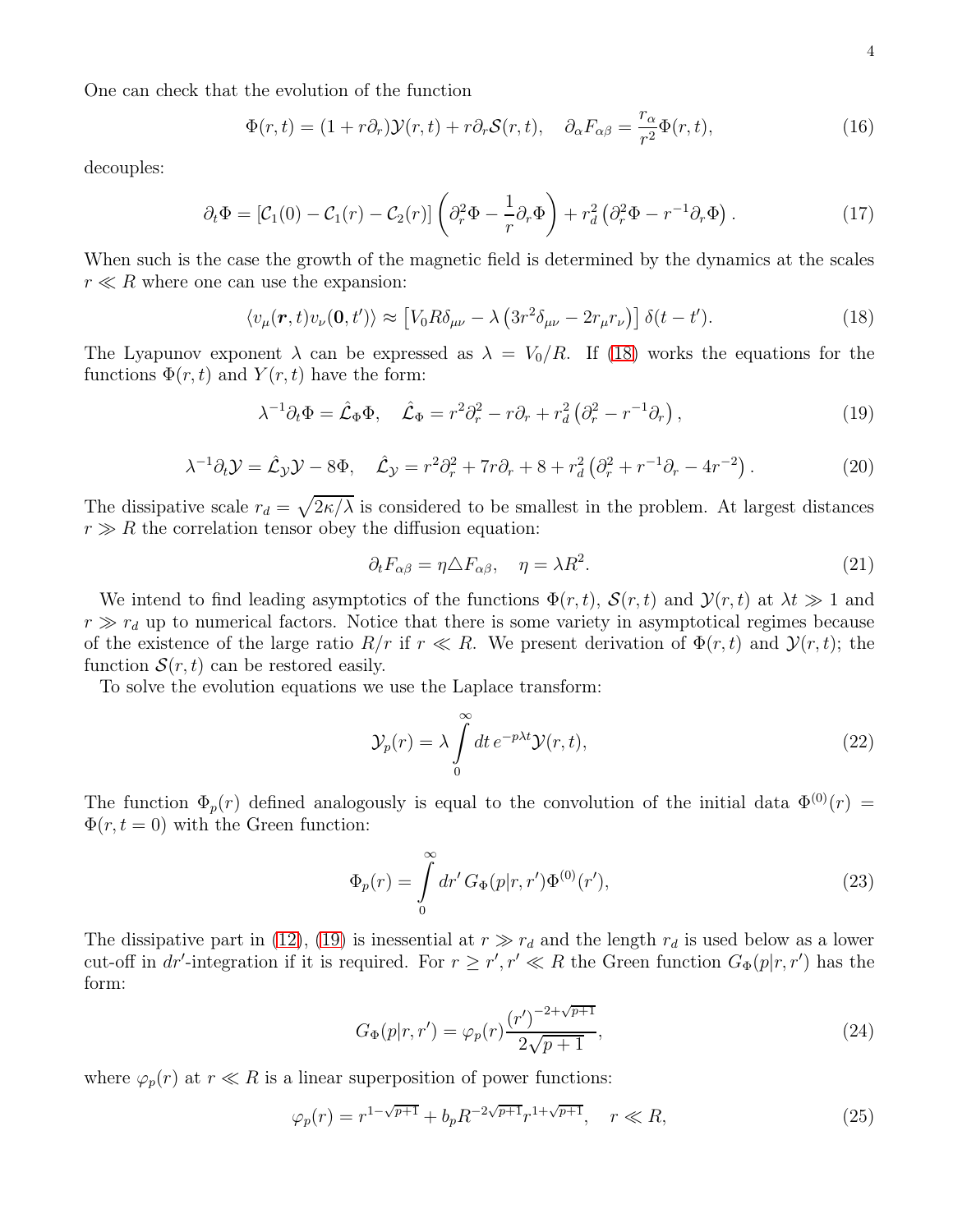with the coefficient  $b_p$  to be determined by matching with the domain  $r \geq R$ . For  $r \gg R$  and  $Re p > 0$  the function  $\varphi_p(r)$  is a decaying solution of the equation:

$$
\left(p/R^2 - \partial_r^2 + r^{-1}\partial_r\right)\varphi_p(r) = 0,\tag{26}
$$

and has the form

<span id="page-4-0"></span>
$$
\varphi_p(r) \approx \mathcal{B}_p R^{-\sqrt{p+1}} r K_1 \left(\frac{r}{R} \sqrt{p}\right), \quad r \gg R. \tag{27}
$$

The solution in the domain  $r \sim R$  defines 2 × 2-matrix  $\hat{g}$  matching asymptotics [\(25\)](#page-3-2) and [\(27\)](#page-4-0) and fixing the coefficients  $\mathcal{B}_p$  and  $b_p$ :

<span id="page-4-1"></span>
$$
\left(b_p+1, b_p+1+\sqrt{p+1}(b_p-1)\right)\hat{g} = \mathcal{B}_p\left(K_1(\sqrt{p}), -\sqrt{p}K_0(\sqrt{p})\right). \tag{28}
$$

For regular functions  $C_{1,2}(r)$  the elements of  $\hat{g}$  have no singular points in the p-plane. Thence the singularities of  $b_p$  and  $\mathcal{B}_p$  determining large time behavior emerge from the right hand side of [\(28\)](#page-4-1) and are placed at  $p = 0$ . The leading terms in expansion of  $b_p$  near  $p = 0$  are

$$
p \to 0, \quad b_p \to b_0 + b_1 p \ln p, \quad b_{0,1} \sim 1. \tag{29}
$$

If  $r \gg R$  and  $p \to 0$  the Laplace transform  $\varphi_p(r)$  is proportional to the modified Bessel function:

$$
p \to 0, \quad \varphi_p \propto f_0 \frac{r}{R} p K_1 \left(\frac{r}{R} \sqrt{p}\right). \tag{30}
$$

The Eq.[\(20\)](#page-3-3) for the function  $\mathcal{Y}(r, t)$  at  $r \ll R$  has the source  $-8\Phi(r, t)$ . Thus the Laplace transform  $\mathcal{Y}_p(r)$  is expressed both in terms of the initial condition  $\mathcal{Y}^{(0)}(r) = \mathcal{Y}(r, t = 0)$  and  $\Phi_p(r)$ :

$$
\mathcal{Y}_p(r) \approx \int_0^R dr' G_{\mathcal{Y}}(p|r, r') \left( \mathcal{Y}^{(0)}(r') - \Phi_p(r') \right), \qquad (31)
$$

where  $G_{\mathcal{Y}}(p|r, r')$  for  $r' > r$  and  $r, r' \ll R$  has the form:

<span id="page-4-2"></span>
$$
G_{\mathcal{Y}}(p|r,r') = r^{-3+\sqrt{p+1}} \frac{(r')^{2-\sqrt{p+1}}}{2\sqrt{p+1}} \left[1 + a_p \left(\frac{r'}{R}\right)^{2\sqrt{p+1}}\right].
$$
 (32)

The coefficient  $a_p$  is defined like  $b_p$  by the matching with the domain  $r \geq R$  and has the logarithmic branching point at  $p = 0$ :

$$
p \to 0, \quad a_p \to a_0 + a_1 p^2 \ln p, \quad a_{0,1} \sim 1. \tag{33}
$$

For  $p \to 0$  and  $r \gg R$  the expression for  $\mathcal{Y}_p(r)$  follows from [\(21\)](#page-3-4):

$$
p \to 0, \quad \mathcal{Y}_p(r) \propto f_0 p K_2 \left(\frac{r}{R} \sqrt{p}\right). \tag{34}
$$

Performing the inverse Laplace transform to restore the functions  $\Phi(r,t)$  and  $\mathcal{Y}(r,t)$  the inequality  $\lambda t \gg \ln L/r_d$  is assumed. It corresponds to the dissipative stage of the dynamics. We are interesting primarily in magnetic field fluctiations on the scales  $r \ll R$ . Although the local expansion [\(18\)](#page-3-0) the field dynamics is strongly affected by the finiteness of R with time as we see below.

There are two asymptotical regimes in the evolution of the function  $\Phi(r, t)$ . During the first one going on at  $2\lambda t < \ln R/r_d$  the shape of  $\Phi(r, t)$  may be described as an exponentially blowing hull:

$$
\Phi(r,t) \propto \frac{f_0}{\sqrt{\lambda t}} \frac{r}{r_d} \exp\left(-\lambda t - \frac{1}{4\lambda t} \ln^2 \frac{r}{r_d}\right) \tag{35}
$$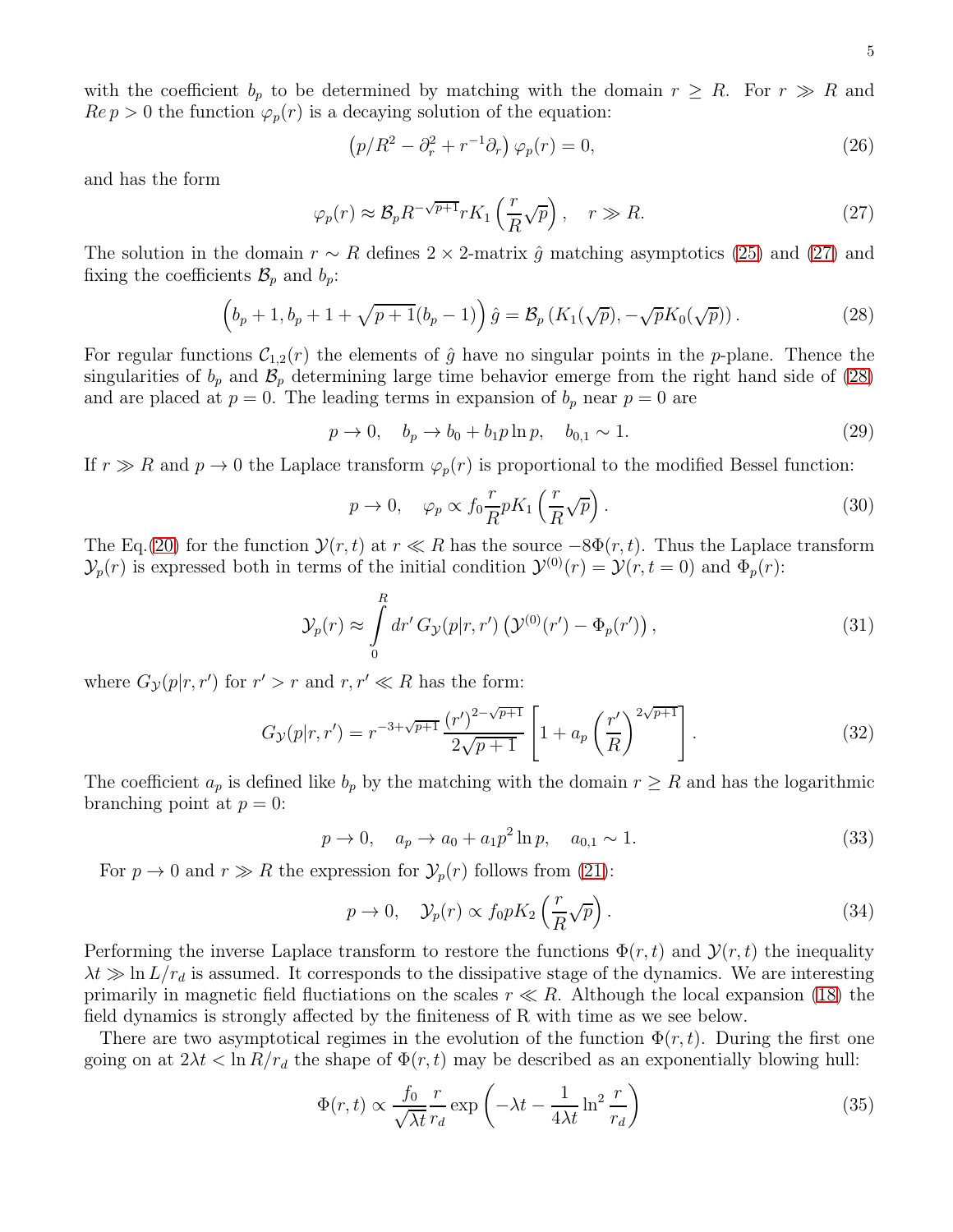One can see that  $\Phi(r, t)$  is concentrated in a narrow neighborhood of the running point  $r_m(t)$  $r_d \exp(2\lambda t)$ ; the value  $\Phi_m = \Phi(r_m(t), t)$  decreases slowly:  $\Phi_m \sim f_0(\lambda t)^{-1/2}$ . When  $r_m(t)$  reaches the velocity scale R the behavior of  $\Phi(r, t)$  changes:

$$
\Phi(r,t) \propto f_0 \frac{r^2}{R^2} \frac{1}{(\lambda t)^2}, \quad \lambda t \gg \ln R/r \gg 1.
$$
\n(36)

Restoring the function  $\mathcal{Y}(r,t)$  note that the Green function [\(32\)](#page-4-2) has the branching point at  $p = -1$ together with the singularity at  $p = 0$ . This leads to the monotonic decay ( $\sim \exp(-\lambda t)$ ) at the first stage of the evolution) of the initial data contribution which is ignored therefore below. On the other hand the kernel [\(32\)](#page-4-2) grows with  $r'$  at  $p < 3$ , Im  $p = 0$ . In its turn the source  $\Phi_p(r)$  grows with  $r$ and as a result  $\mathcal{Y}(r,t)$  increases exponentially at intermediate times:

$$
\mathcal{Y}(r,t) \propto f_0 \frac{L}{r} \exp(3\lambda t), \quad \ln \frac{L}{r_d} \ll \lambda t \le \frac{1}{4} \ln \frac{R^2}{Lr}.
$$
 (37)

In the next time inerval the grows of  $\mathcal{Y}(r,t)$  continues but it becomes R - dependent:

$$
\mathcal{Y}(r,t) \propto \frac{f_0}{\sqrt{\lambda t}} \frac{R^4}{r^3 L} \exp\left(-\lambda t - \frac{1}{4\lambda t} \ln^2 \frac{R^2}{rL}\right), \quad \frac{1}{4} \ln \frac{R^2}{Lr} \le \lambda t \le \frac{1}{2} \ln \frac{R^2}{Lr},\tag{38}
$$

The maximal value reached by  $\mathcal{Y}(r,t)$  is parametrically large:  $\mathcal{Y}_{max}(r) \sim R^2/r^2$ . The behavior of  $\mathcal{Y}(r,t)$  at  $\lambda t \gg \ln(R/r)$  is governed by the singularity of  $\mathcal{Y}_p(r)$  at  $p=0$ :

$$
\mathcal{Y}(r,t) \propto f_0 \frac{R^2}{r^2} \frac{1}{(\lambda t)^2}, \quad \lambda t \gg \ln \frac{R^2}{Lr}.
$$
\n(39)

The complete correlation tensor at large times and  $r \ll R$  is restored noting that  $\Phi$  can be neglected it the relation [\(16\)](#page-3-5):

$$
F_{\alpha\beta}(r,t) \propto \frac{f_0}{(\lambda t)^2} \left( -\delta_{\alpha\beta} + 2\frac{r_{\alpha}r_{\beta}}{r^2} \right) \frac{R^2}{r^2}, \quad r_d \ll r \ll R, \quad F_{\alpha\beta}(r,t) \propto \frac{f_0}{(\lambda t)^2} \frac{R^2}{r_d^2} \delta_{\alpha\beta}, \quad r \lesssim r_d. \tag{40}
$$

## III. CONCLUSION.

We see that in two-dimensional chaotic flow the fluctuations of the magnetic field increase their amplitude in  $R/r_d$  times. The statistics of the field in the course of the exponential growth is highly intermittent similar to the three-dimensional case [\[9\]](#page-6-4): the field energy is concentrated in strip-like domains with widths of the order of  $r_d$ . After  $t \sim \lambda^{-1} \ln(R/r_d)$  the growth gives way to the slow decrease. The formal cause for a stop of the dynamo is the fictitious character of the singularity of  $\mathcal{Y}_p(r)$  at  $p=3$ :

$$
\mathcal{Y}_p(r) \propto \frac{1}{4 - 2\sqrt{p+1}} \left[ 1 - \left(\frac{r}{R}\right)^{4-2\sqrt{p+1}} \right],
$$

This expression has the pole at  $p = 3$  in the limit  $R \to \infty$  only. For any finite R there is no true singularity at  $p = 3$  and the exponential growth is an intermediate asymptotics. It is instructive to compare the situation with three-dimensional model [\[23\]](#page-6-18). In this case the closed equation for the trace  $\mathcal{F} = F_{\alpha\alpha}$  can be derived:

$$
\lambda^{-1}\partial_t \mathcal{F} = \hat{\mathcal{L}}_{\mathcal{F}}\mathcal{F}, \quad \hat{\mathcal{L}}_{\mathcal{F}} = r^2 \partial_r^2 + 6r \partial_r + 10, \quad r_d \ll r \ll R. \tag{41}
$$